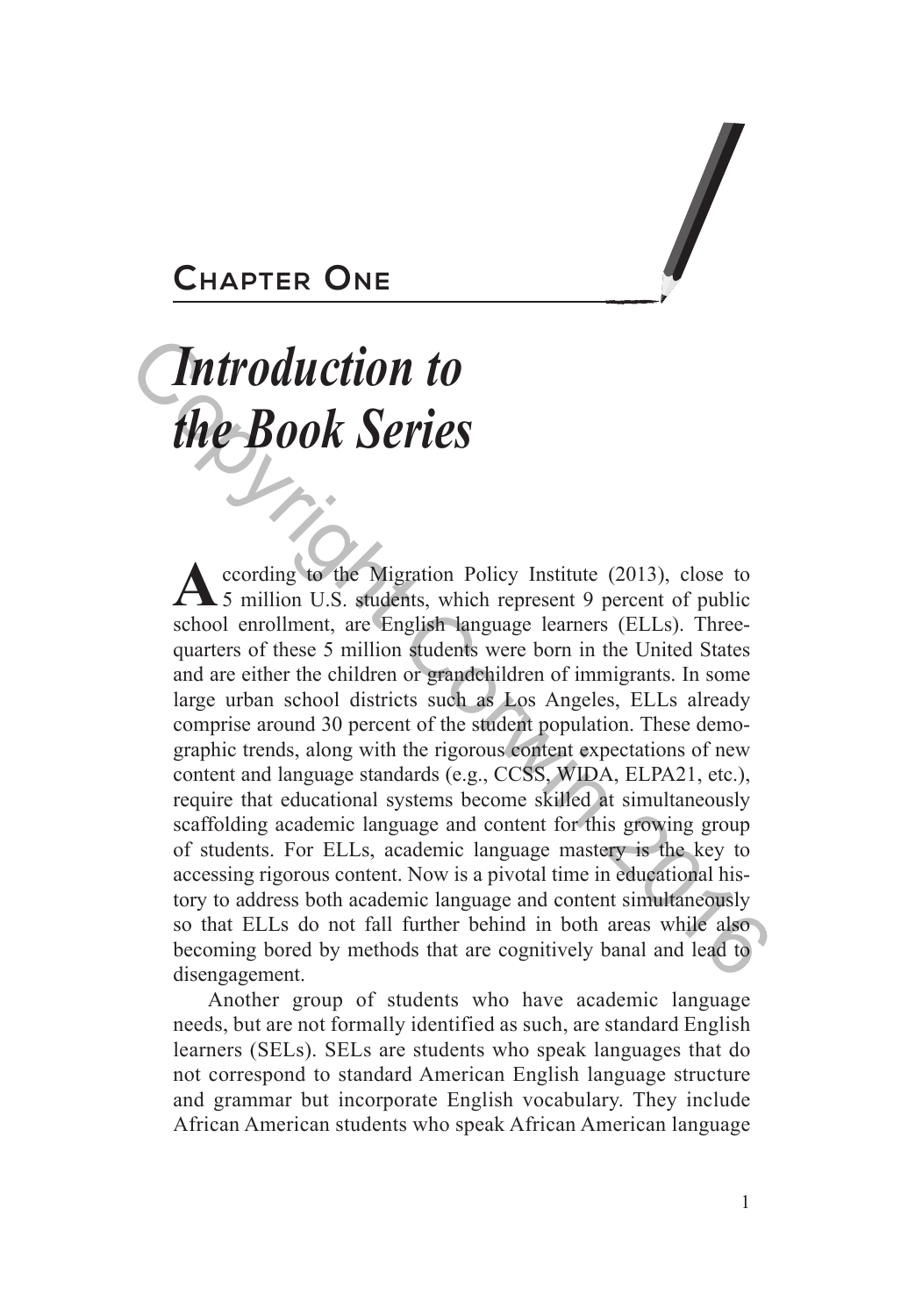(AAL), sometimes referred to as African American English, and Mexican American–non-new-immigrant students who speak Mexican American Language (MxAL) or what is commonly referred to as "Chicano English." ELLs and SELS also need instructional assistance in the academic language necessary to be successful in school, college, and beyond. For both groups of students, academic language represents the pathway to full access in meeting the rigorous demands of the new standards.

# **Purpose of This Academic Language Development Book Series**

The purpose of this series is to assist educators in developing expertise in, and practical strategies for, addressing four key dimensions of academic language when working with ELLs and SELs. To systemically address the needs of ELLs and SELs, we educators must share a common understanding of academic language development (ALD). Wong-Fillmore (2013) defines academic language as "the language of texts. The forms of speech and written discourse that are linguistic resources educated people in our society can draw on. This is language that is capable of supporting complex thought, argumentation, literacy, successful learning; it is the language used in written and spoken communication in college and beyond" (p. 15). Given that we are preparing ELLs and SELs for college, career, and beyond, they should receive ample opportunities to learn and use academic language, both in spoken and written form (Soto, 2014). ELLs and SELs also must be provided with scaffolded access to cognitively and linguistically demanding content, which allows them to cultivate their complex thinking and argumentation. **demands of the new standards.**<br> **PURPOSE OF THIS ACADEMIC**<br> **LANGUAGE DEVELOPMENT BOOK SERIES**<br>
The purpose of this series is to assist educators in developing exper-<br>
tise in, and practical strategies for, addressing fo

All students can benefit from academic language development modeling, scaffolding, and practice, but ELLs and SELs need it to survive and thrive in school. ELLs have plenty of language assets in their primary language that we must leverage to grow their academic English, yet there is often a very clear language and literacy gap that must be closed as soon as ELLs enter school. Similarly, SELs come to school with a language variation that, to be built upon in the classroom setting, must first be understood. In reviewing the wide range of literature by experts in this field, most agree that the key elements of academic English language for ELLs and SELs include these four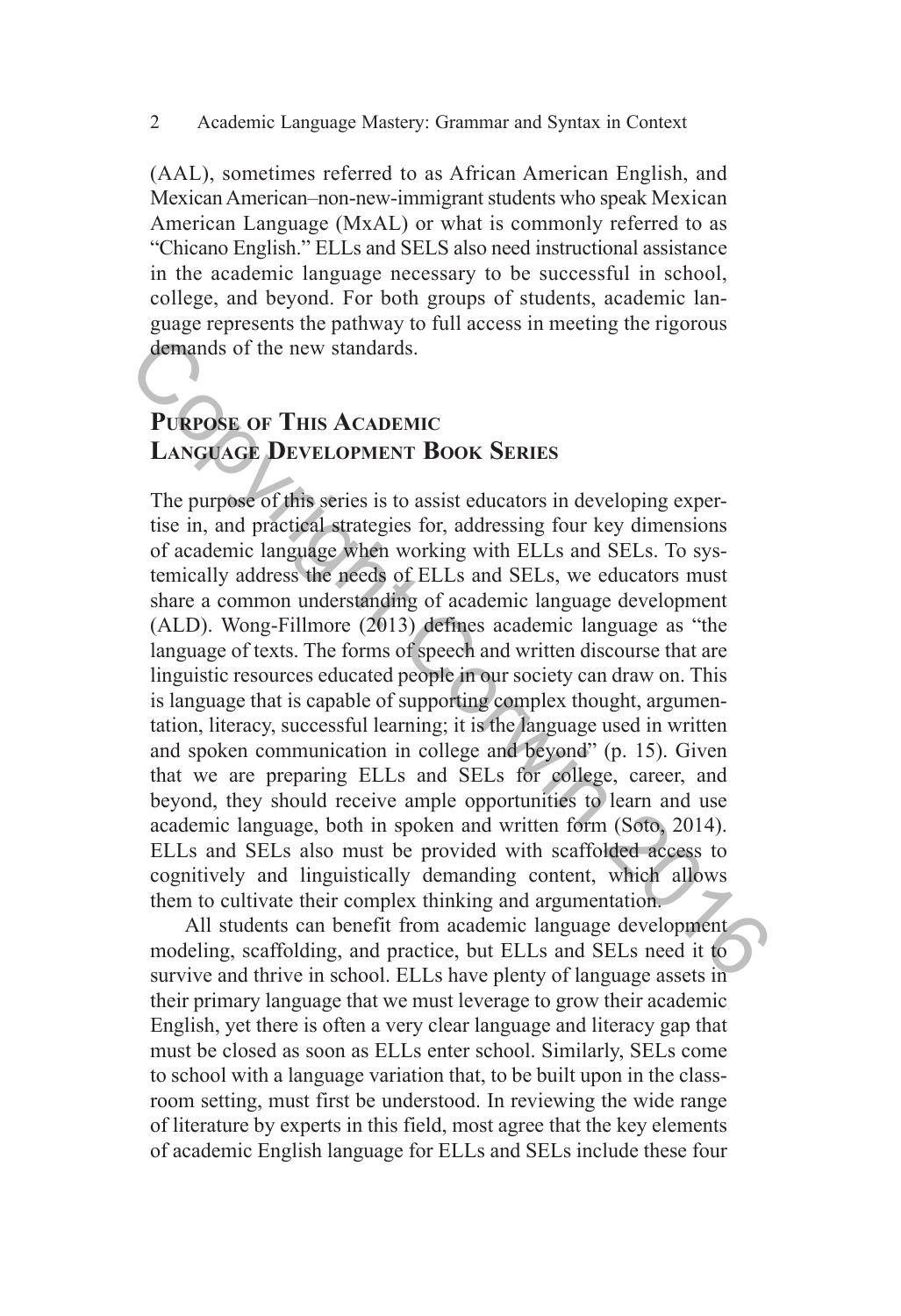dimensions: academic vocabulary, syntax and grammar, discourse, and culturally responsive teaching.

We have therefore organized this book series around these four dimensions of academic English:

- Conversational Discourse—developing students' conversational skills as an avenue for fostering academic language and thinking in a discipline
- z Academic Vocabulary—teaching high-frequency academic words and discipline-specific vocabulary across content areas
- z Syntax and Grammar—teaching sophisticated and complex syntactical and grammatical structures in context
- Responsive Teaching—incorporating culture while addressing and teaching language and honoring students' home cultures and communities

The focus on these four dimensions in this book series makes this a unique offering for educators. By building upon the cultural and linguistic similarities of ELLs and SELs, we embed strategies and instructional approaches about academic vocabulary, discourse, and grammar and syntax within culturally responsive teaching practices to make them all accessible to teachers of diverse students. As the American poet and great thinker of modern Hispanic literature, Sabine Ulibarrí, noted, "Language is culture; it carries with it traditions, customs, the very life of a people. You cannot separate one from the other. To love one is to love the other; to hate one is to hate the other. If one wants to destroy a people, take away their language and their culture will soon disappear." Therefore, the heart of this book series is to integrate language and culture in a manner that has not been addressed with other books or book series on ALD. Thinking in a discipline<br>
Academic Vocabulary—teaching high-frequency academic<br>
Nords and discipline-specific vocabulary—teaching sophisticated and complex<br>
Syntax and Grammar—teaching sophisticated and complex<br>
Syntax and

### **Academic Language Development Dimensions Defined and Connections to the Book Series**

ALD is a pathway to equity. With new, rigorous state standards and expectations, ALD is the scaffold that provides access for ELLs and SELs so that high academic expectations can be maintained and reached. The following matrix defines each dimension of ALD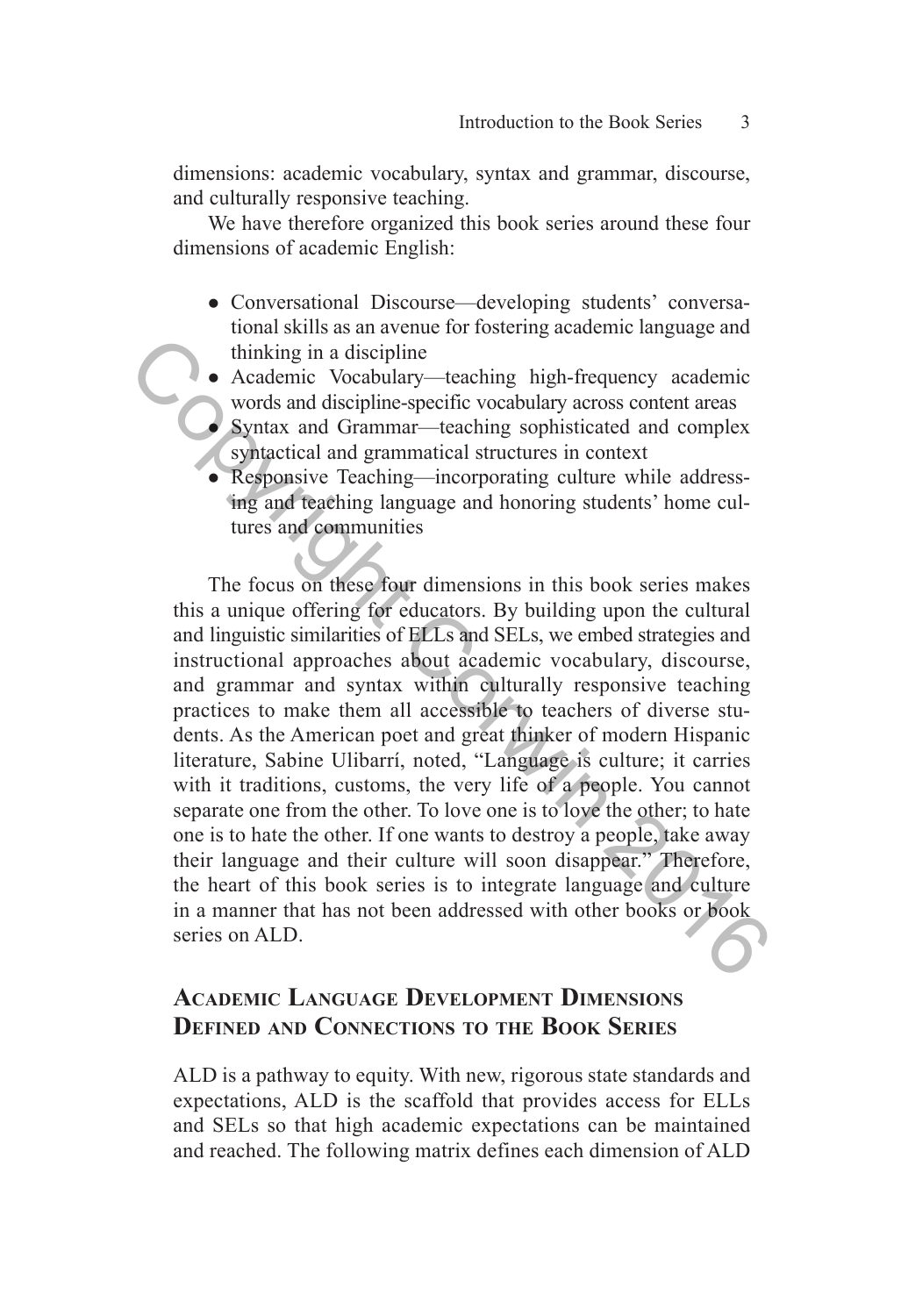#### 4 Academic Language Mastery: Grammar and Syntax in Context

and demonstrates the connection of that ALD dimension across the book series. For full proficiency in ALD, it is integral that each dimension be addressed across disciplines—the dimensions should not be taught as either/or skills. Instead, each of the dimensions should be addressed throughout a course of study or unit. In that way, it is important to read the book series in its entirety, as an ongoing professional development growth tool (more on that later). The matrix also demonstrates the connections made between ALD dimensions, which will prove helpful as readers complete continue their study across the ALD book series.

|                                     | later). The matrix also demonstrates the connections made between<br>ALD dimensions, which will prove helpful as readers complete<br>continue their study across the ALD book series.                                                                                                                                                                                                            |                                                                                                                                                                                                                                                                                                                                                                                                                                                                              |
|-------------------------------------|--------------------------------------------------------------------------------------------------------------------------------------------------------------------------------------------------------------------------------------------------------------------------------------------------------------------------------------------------------------------------------------------------|------------------------------------------------------------------------------------------------------------------------------------------------------------------------------------------------------------------------------------------------------------------------------------------------------------------------------------------------------------------------------------------------------------------------------------------------------------------------------|
| <b>ALD</b> Dimension                | <b>Definition</b>                                                                                                                                                                                                                                                                                                                                                                                | <b>Connections to the</b><br><b>Book Series</b>                                                                                                                                                                                                                                                                                                                                                                                                                              |
| <b>Academic</b><br><b>Discourse</b> | Academic discourse is putting<br>words and sentences (the other<br>two dimensions) together to<br>clearly communicate complex<br>ideas. The essential<br>components of academic<br>discourse include:<br>• Message organization<br>and text structure<br>• Voice and register<br>• Density of words,<br>sentences, and ideas<br>• Clarity and coherence<br>• Purpose, functions, and<br>audience | As suggested in the<br>definition, academic<br>discourse involves the<br>overlap of academic<br>vocabulary (words) and<br>many of the<br>components also often<br>associated with<br>academic writing across<br>genres (organization,<br>text structure, purpose,<br>and audience). This<br>book addresses a<br>specific form of<br>discourse,<br>conversational<br>discourse, and the<br>specific conversational<br>skills that provide<br>access to academic<br>discourse. |
| Academic<br><b>Vocabulary</b>       | Words are separate units of<br>information; it is tempting to<br>focus on them as "pieces of<br>knowledge" to accumulate to<br>show learning. Instead, words<br>should be tools and materials<br>for constructing more<br>complete and complex<br>messages. In this book series,<br>we will focus on Tier 2                                                                                      | Academic vocabulary is<br>associated with the<br>density of words used<br>in academic discourse<br>as well as the use of<br>connectives and<br>transitions used in<br>grammar.                                                                                                                                                                                                                                                                                               |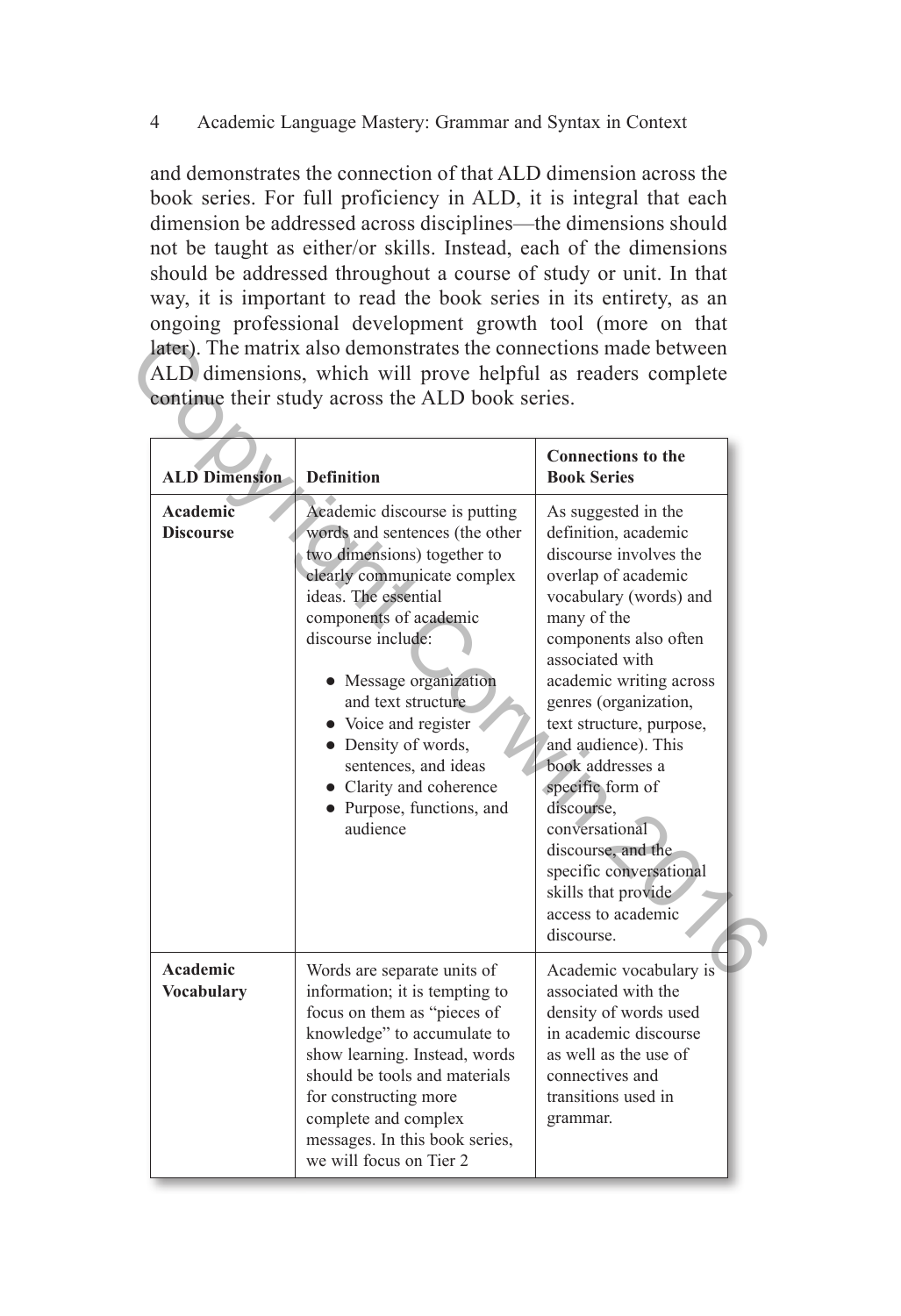| <b>ALD Dimension</b>                                                             | <b>Definition</b>                                                                                                                                                                                                                                                                                                                                                                       | <b>Connections to the</b><br><b>Book Series</b>                                                                                                                                                                                                                                                                   |
|----------------------------------------------------------------------------------|-----------------------------------------------------------------------------------------------------------------------------------------------------------------------------------------------------------------------------------------------------------------------------------------------------------------------------------------------------------------------------------------|-------------------------------------------------------------------------------------------------------------------------------------------------------------------------------------------------------------------------------------------------------------------------------------------------------------------|
|                                                                                  | (high-frequency words that go<br>across content areas) and Tier<br>3 (abstract or nuanced words)<br>that exist within a particular<br>content area or discipline)<br>academic vocabulary.                                                                                                                                                                                               |                                                                                                                                                                                                                                                                                                                   |
| Grammar and<br>Syntax in<br><b>Context</b>                                       | Academic language is<br>characterized by technical<br>vocabulary, lexical density,<br>and abstraction. Academic<br>genres have predictable<br>components, cohesive texts,<br>and language structures that<br>include nominalizations,<br>passives, and complex<br>sentences.                                                                                                            | ELLs and SELs need to<br>engage in academic<br>discourse in the<br>classroom and develop<br>academic vocabulary.<br>These are essential<br>building blocks for<br>learning to read and<br>write cohesive texts<br>using academic genres<br>and the language<br>structures characteristic<br>of academic language. |
| <b>Culturally and</b><br>Linguistically<br><b>Responsive</b><br><b>Practices</b> | Culturally responsive pedagogy<br>incorporates high-status,<br>accurate cultural knowledge<br>about different ethnic groups<br>into all subjects and skills<br>taught. It validates, facilitates,<br>liberates, and empowers<br>ethnically diverse students by<br>simultaneously cultivating their<br>cultural integrity, individual<br>abilities, and academic success<br>(Gay, 2000). | ELLs and SELs are<br>more likely to acquire<br>ALD when they are<br>viewed from an asset<br>model and when ALD<br>is taught as associated<br>with concepts that<br>connect to their cultural<br>knowledge. This book<br>will address linguistic<br>diversity, including<br>variations of English.                 |

*(Definitions adapted from* Academic Language Development Network. (n.d.) *unless otherwise noted*)

# **Format for Each Book**

At the beginning of each book is an introduction to the purpose of the book series, including the format of each book and their intersections. Additionally, connections between current ALD research and the specific dimension of ALD are included in an abbreviated literature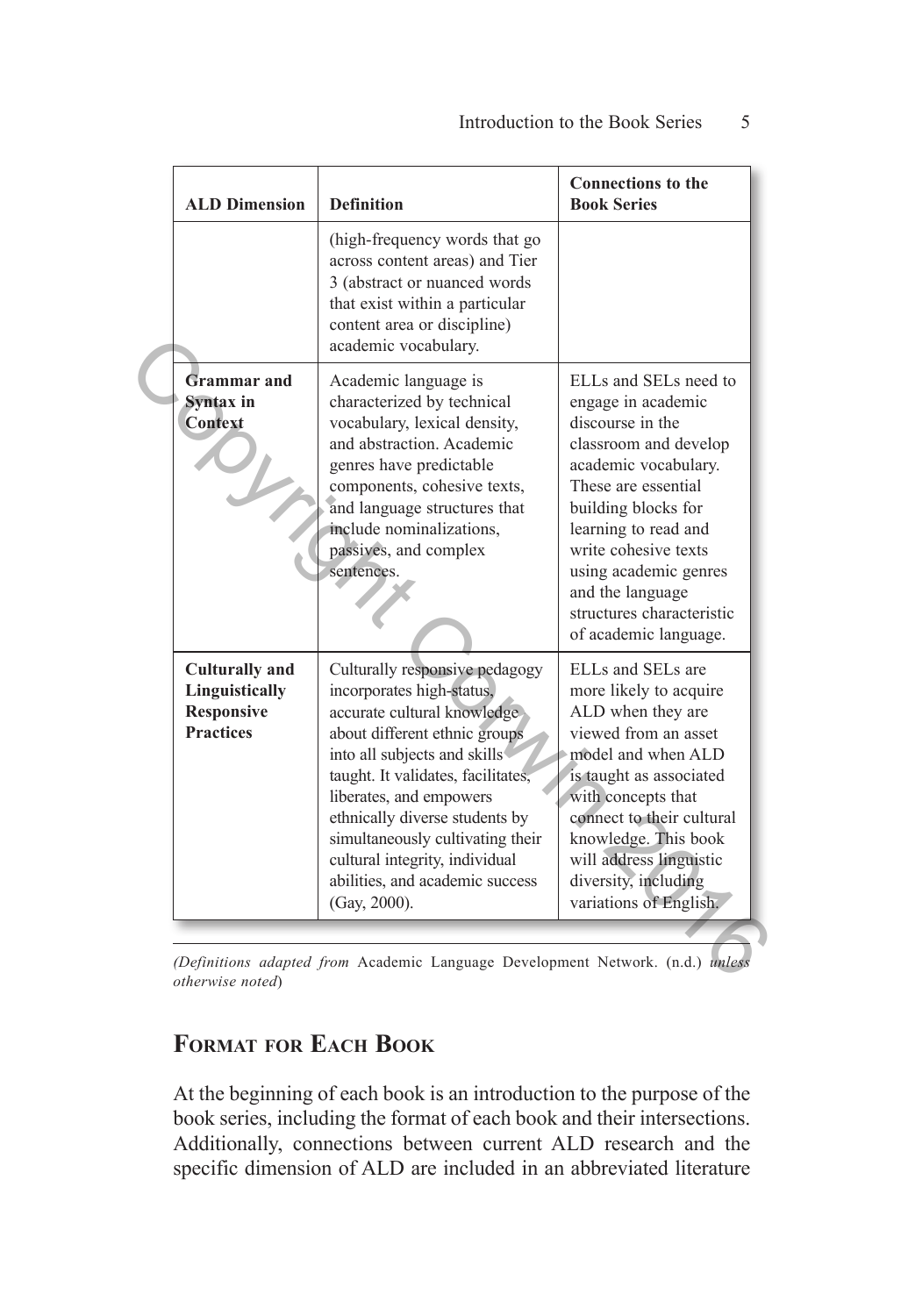review. In the middle of each book, the voice of the expert in the particular ALD dimension is incorporated with practical strategies and classroom examples. These chapters include how to move from theory to practice, classroom examples at elementary and secondary levels, and ways to assess the dimension. At the end of each book, a summary of major points and how to overcome related challenges are included along with the rationale for use of the Institute for Culturally and Linguistically Responsive Teaching (ICLRT) Design Principles as a bridge between ALD and content. Also included at the end of each book are additional professional development resources.

Additionally, each book in the series is organized in a similar manner for ease of use by the reader. Chapter 1 is the introduction to the series of books and not an introduction for each individual book. Instead, Chapter 2 introduces each dimension of ALD with the specific research base for that book. The heart of each book in the series is in Chapter 3, where practical application to theory and classroom examples can be found. Chapter 4 addresses how each ALD dimension fosters literacy development. In Chapter 5, how to assess the specific ALD dimension is discussed with checklists and rubrics to assist with formative assessment in this area. Last, Chapter 6 connects each volume with the others in the series and details how the book series can best be used in a professional development setting. The epilogue revisits the vision for the series and provides a description of the relationship to the underlying principles of the ICLRT. and Linguistically Responsive Teaching (ICLRT) Design Principles<br>
as a bridge between ALD and content. Also included at the end of<br>
each book are additional professional development resources.<br>
Additionally, each book in

- Chapter 1—Introduction to the Book Series
- Chapter 2—Abbreviated Literature Review/Research Base for Grammar and Syntax
- Chapter 3— Practical Application to the Classroom for Grammar and Syntax
- Chapter 4—Fostering Literacy With Grammar and Syntax
- Chapter 5— Assessing Grammar and Syntax
- Chapter 6—Conclusions, Challenges, and Connections
- Epilogue: The Vision

#### **How to Use the Book Series**

While each book can stand alone, the book series was designed to be read together with colleagues and over time. As such, it is a professional development tool for educational communities, which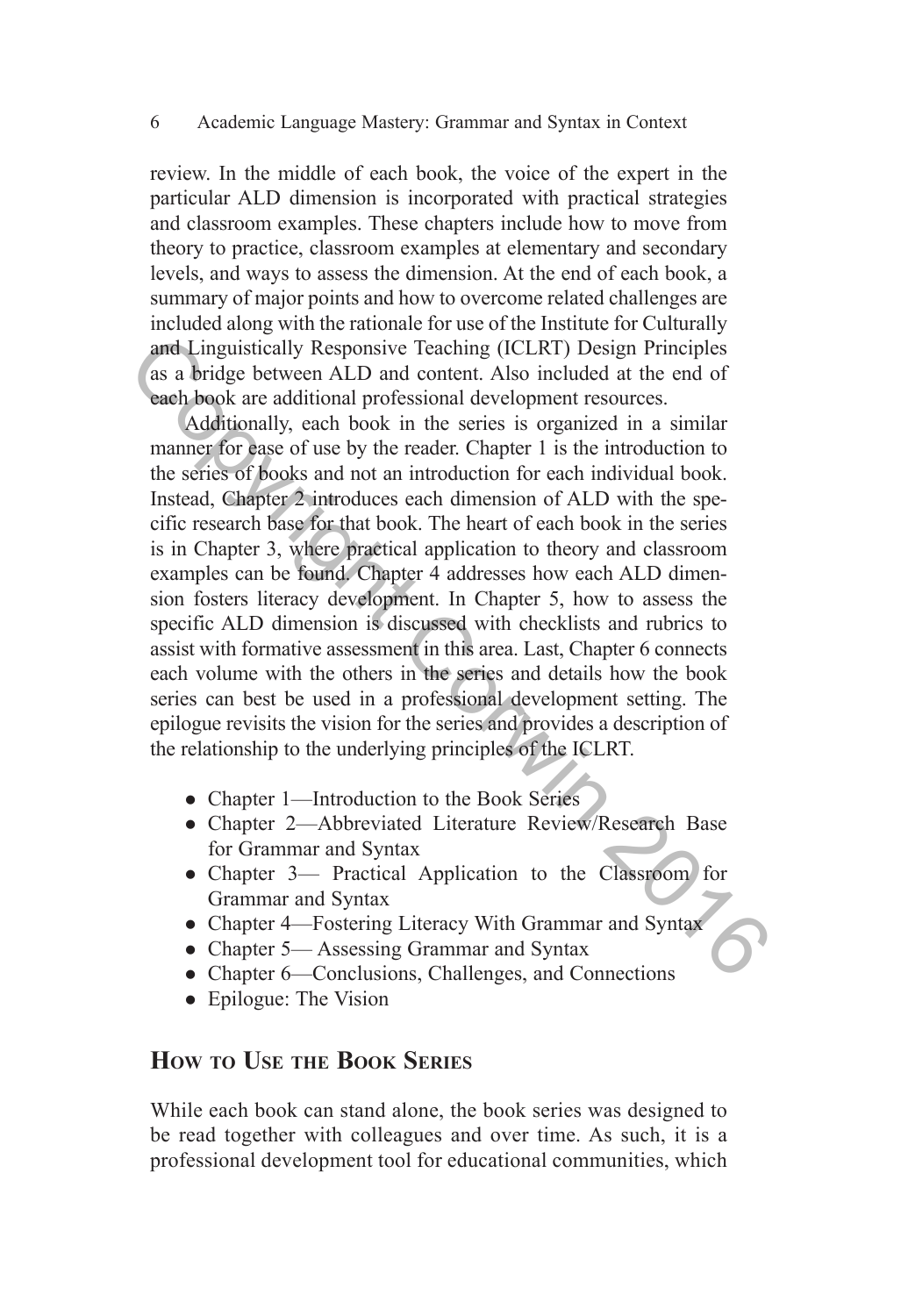can also be used for extended learning on ALD. Educators may choose to begin with any of the four key dimensions of ALD that interests them the most or with which they need the most assistance.

#### **How to Use Reflect and Apply Queries**

Embedded throughout this book series you will find queries that will ask you to reflect and apply new learning to your own practice. Please note that you may choose to use the queries in a variety of settings either with a book study buddy during PLC, grade-level, or department meetings. Each of the queries can be answered in a separate journal while one is reading the text, or as a group you may choose to reflect on only a few queries throughout a chapter. Please feel free to use as many or as few queries as are helpful to you, but we do encourage you to at least try a couple out for reflection as you read the book series. Enho accord anongolour this book series you will may denees had will<br>ask you to reflect and apply new learning to your own practice.<br>Please note that you may choose to use the queries in a variety of<br>settings either with a

Try it out by responding to the first query here.

#### REFLECT AND APPLY

What does the following Sabine Ulibarrí quote mean to you? How does it connect to your students?

"Language is culture; it carries with it traditions, customs, the very life of a people. You cannot separate one from the other. To love one is to love the other; to hate one is to hate the other. If one wants to destroy a people, take away their language and their culture will soon disappear."

## **Book Series Connection to Grammar and Syntax**

As previously discussed, grammar and syntax are essential components of ALD. Unfortunately, these components have either been overly emphasized and some teachers have taught grammar in a rote manner that is decontextualized and disconnected to student needs and learning, or they have completely disregarded grammar due to their lack of experience in teaching grammar and syntax appropriately. Still other teachers become overwhelmed with the